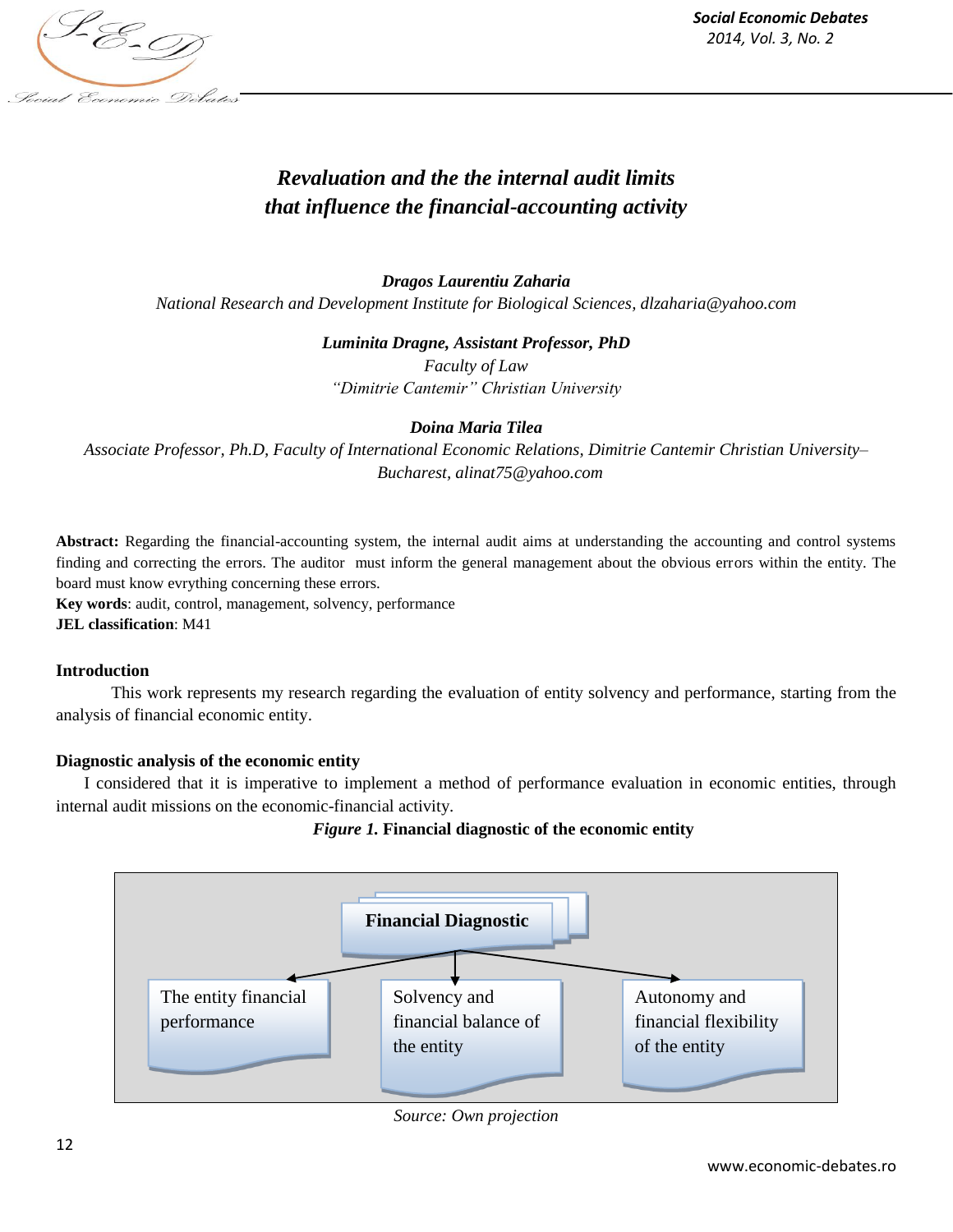S-E-D focial Economic Debates

Using the financial performance at economic entity, I analyzed the results achieved in the financial year 2013 and I appreciated the effectiveness of the entity available resources based on economic indicators.

# **Liquidity indicator = Current assets/ Current debts = 18.661.770/17.777.963 = 1,05**

In terms of solvency and financial stability to the economic entity, I examined the ability of the entity to deal with financial risk analysis in the previous chapter.

## **Global solvency rate = Total assets/total debts = 36.555.935/28.430.118=1,29**

In terms of flexibility and financial autonomy of the economic entity. I have found that the entity has an independence of capital and of the passive structure, it has the proper financial flexibility to adapt the entity to market prices due to the analysis of the liquidity indicators, the ability of self-financing, the investment opportunity.

**Financial stability rate = Constant capital /Equity capital= 17.907.698/7.255.543=2,46**

## **Global autonomy rate = Equity capitals / Constant capitals= 7.255.543/ 17.907.698=0,41**

## **The internal audit capitalization by applying the scoring method in the audit of the financial-accounting activity**

An important role in the performance assessment and the entity potential capitalization ia played by the methods of analysis and the conomico-financial techniques [1] figure no. 2.



# *Figure no. 2.* **Methods of analysis and economico-financial techniques**

*Source: Own projection*

For this example, I used the qualitative method as a pattern, as you can see in Figure no.3.



*Figure no. 3.* **Methods of analysis and qualitative techniques** 

*Source: Own projection*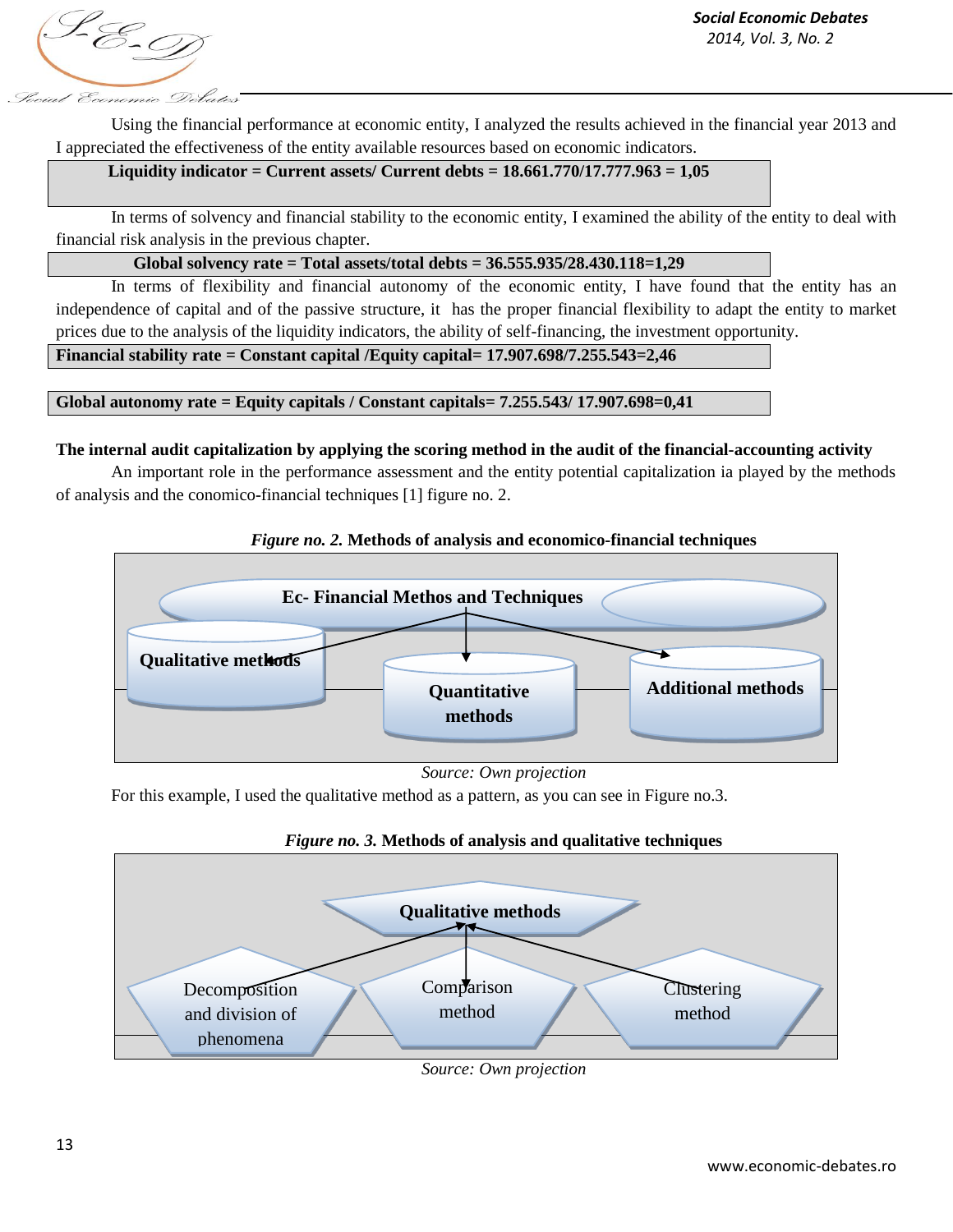1-E-0 focial Economic Debates

*Social Economic Debates 2014, Vol. 3, No. 2*

In order to carry out the internal audit for the financial-accounting activity, I chose the "Scoring<sup>1</sup>" method, which is predictive and aims at assessing the risks, being applied when we want to fiind aut whether the economic unit faces certain financial difficulties.

This method relies on the following general calculation formula:

| $Z = aR1 + bR2 +  + yRn$ |
|--------------------------|
|--------------------------|

Where, a..........n, represent the balance values.

R1....Rn, represent the calculation ratios

In order to improve the internal audit system of the private field, I found it necessary to apply at the beginning of internal audit missions, methods and techniques for collecting and gathering information aqnd in this way the risks can be prevented and detected too. The starting point was the choice of Scoring method, taking as an example the Conan and Holder [2], this model was created by French analysts j. Canon and M. Holder and is based on the analysis of liquiditywhich is made up of 5 variables, the variable Z calculation is based on the following equation:

**Z = 16xR1 + 22xR2 - 87xR3 – 10xr4 + 24xR5**

Inn order to implement this method to the economic entity, **I selected the following indicators:** 

#### **The intermediary liquidity rate**

$$
R1_{2011} = \frac{Create + Disponibil}{Activ \ total} = \frac{7.404.558 + 205.165}{11.945.901} = 0,64
$$
  

$$
R1_{2012} = \frac{Create + Disponibil}{Activ \ total} = \frac{13.416.073 + 506.821}{18.804.884} = 0,74
$$

I have calculated this annual rate it asa ratio between the current assets reduced by stocks in a two-years period, establishing the annual values. Making a comparison between those 2 years I also set the average value.

 $R1_m = (0.64+0.74)/2 = 0.69$ 

## **2. The financial stability rate are**

$$
R2_{2011} = \frac{Capital\ permanent\ Pastiv\ total} = \frac{11.945.901}{5.598.545} = 2,13
$$
\n
$$
R2_{2012} = \frac{Capital\ permanent\ Pastiv\ total} = \frac{17.907.698}{7.255.543} = 2,46
$$

I have made a comparison between the years 2011 and 2012 and I established the average value of the financial stability.

 $\overline{\phantom{a}}$ 

<sup>&</sup>lt;sup>1</sup> Scoring Method;

<sup>14</sup>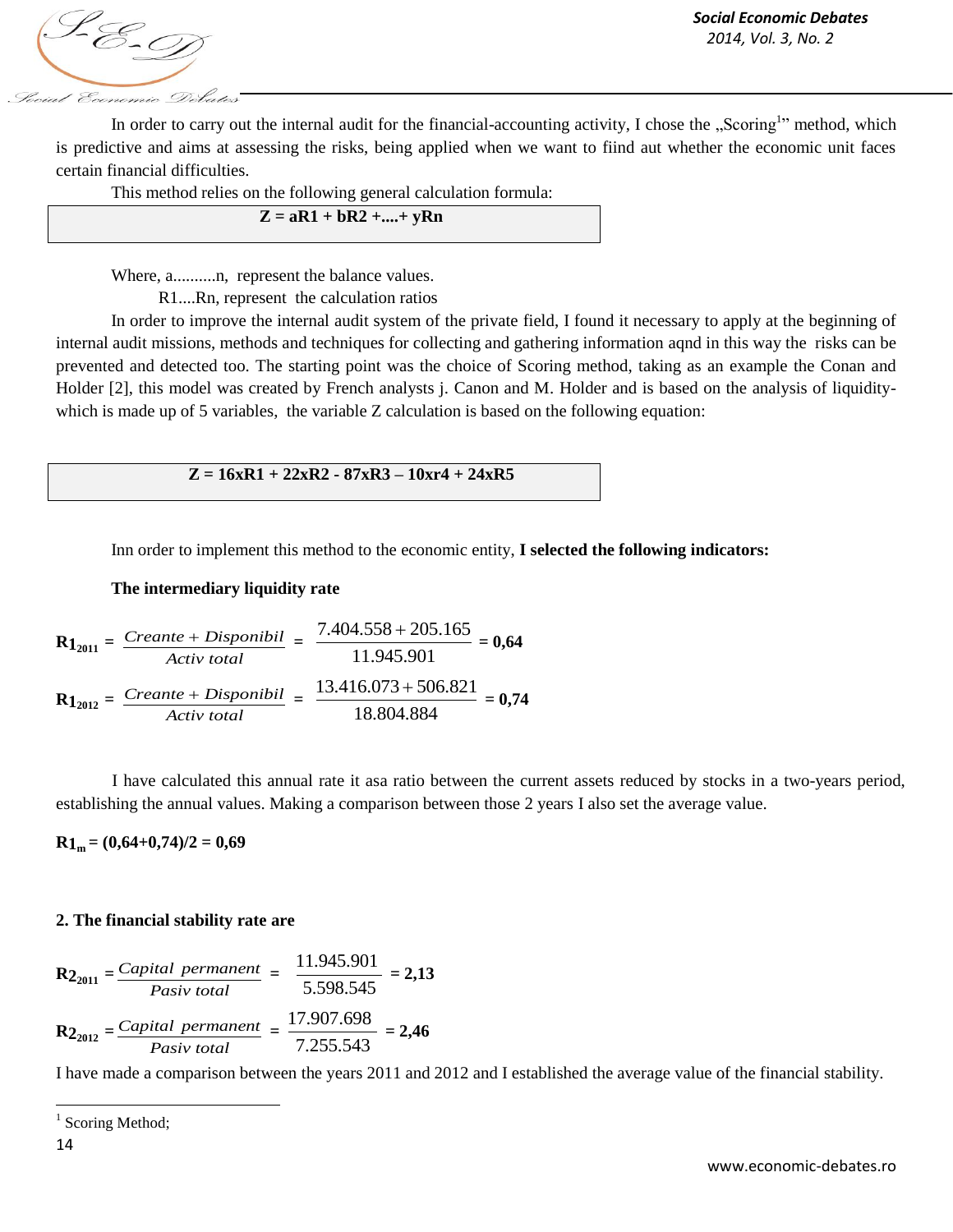S-E-D Social Economic Debates

 $R_{2m} = (2,13+2,49)/2 = 2,31$ 

## **3. The degree of sales financing from external sources**

$$
R3_{2011} = \frac{Cheltuieli financiare}{Cifra afaceri} = \frac{3.598.341}{33.606.206} = 0,11
$$
  

$$
R3_{2012} = \frac{Cheltuieli financiare}{Cifra afaceri} = \frac{3.521.610}{41.614.135} = 0,08
$$

I aimed to establish the average values comparing two consecutive years of financial expenditure in relation to the turnover.

## $R3_m = (0,11+0,08)/2 = 0,09$

## **4. The degree of personnel's compensation**

$$
R4_{2011} = \frac{Cheltuieli de personal}{VA} = \frac{4.526.100}{34.448.131} = 0,13
$$
  

$$
R4_{2012} = \frac{Cheltuieli de personal}{VA} = \frac{5.783.670}{42.752.961} = 0,13
$$

I tried to find the entity staff remuneration compared with the added value, establishing the average value besides the annual one.

 $R4_m = (0,13+0,13)/2 = 0,13$ 

## **5. The rate of the added value yield**

$$
\mathbf{R5}_{2011} = \frac{EBE}{Datorii\ totale} = \frac{4.870.575}{18.718.964} = \mathbf{0.26}
$$
\n
$$
\mathbf{R5}_{2012} = \frac{EBE}{Datorii\ totale} = \frac{3.468.935}{28.430.118} = \mathbf{0.12}
$$

This rate represents the degree to which the gross profit of the operation produces added value, comparing the 2 fiscal years in finding out the average values.

## $R_{5m} = (0,26+0,12)/2 = 0,19$

Depending on the score of the economic entity, the bankruptcy risk decreases with increasing the score as shown in Table no.1.